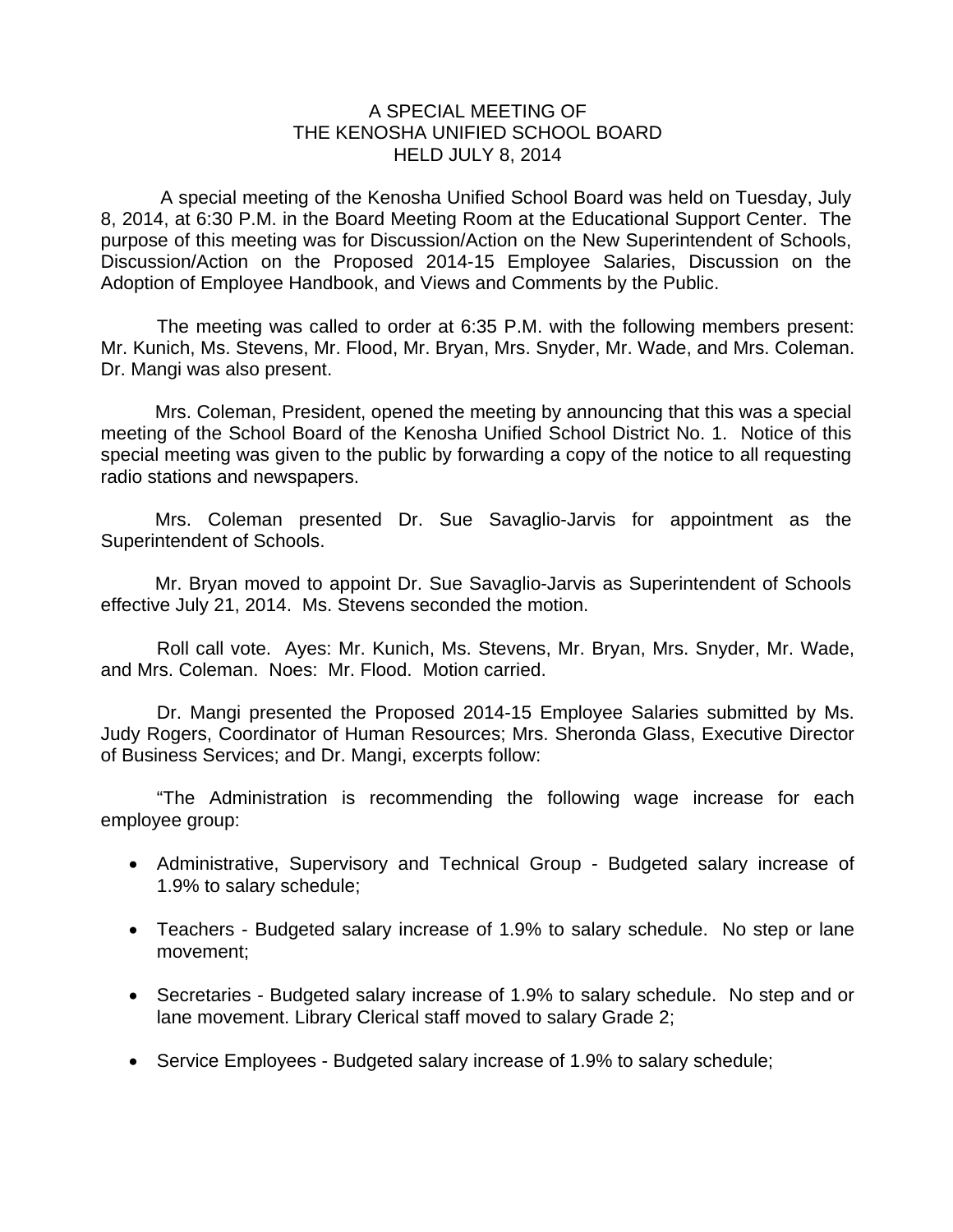- Carpenters and Painters Budgeted salary increase of 1.9% to salary schedule. No step or lane movement;
- Interpreters Budgeted salary increase of 1.9% to salary schedule. No step or lane movement;
- Educational Support Professionals Budgeted salary increase of 1.9% to salary schedule. No step or lane movement;
- Substitute Teachers Budgeted salary increase of 1.9% to salary schedule;
- Miscellaneous Staff Budgeted salary increase of 1.9% to salary schedule; and
- Part-time/Temporary/Seasonal Worker Budgeted salary increase of 1.9% increase to salary schedule.

 It is the recommendation of the Administration that the Board of Education approve salary increases as outlined above."

 Mr. Bryan moved to approve the salary increases as presented except for Teachers. Mr. Wade seconded the motion. Unanimously approved.

Mr. Flood moved to approve the salary increase for Teachers as presented. Ms. Stevens seconded the motion. Motion carried. Mr. Bryan abstaining.

Dr. Mangi presented the Adoption of Employee Handbook submitted by Mr. Rade Dimitrijevic, Human Resources Coordinator; Ms. Rogers; Mrs. Glass, and Dr. Mangi, excerpts follow:

"Effective July 1, 2013, the collective bargaining agreements between Kenosha Unified School District and the Kenosha Education Association (Teachers, Educational Support Professionals, Interpreters, Carpenters and Painters and Substitute Teachers) and Local 2382 (Secretary Union) expired. Therefore, with the implementation of Act 10, which prohibits unions and employers from bargaining over conditions of employment other than base wages, the Administration is recommending the adoption of a district-wide employee handbook.

It should be noted that the collective bargaining agreement between Kenosha Unified School District and SEIU expired on June 30, 2012.

## Recommendation:

It is the recommendation of the Administration that the Board of Education adopt a district-wide employee handbook at its July 22, 2014, regular School Board meeting."

Mrs. Glass and Attorney Susan Love from Buelow, Vetter, Buikema, Olson, & Vliet, LLC, answered questions from Board members.